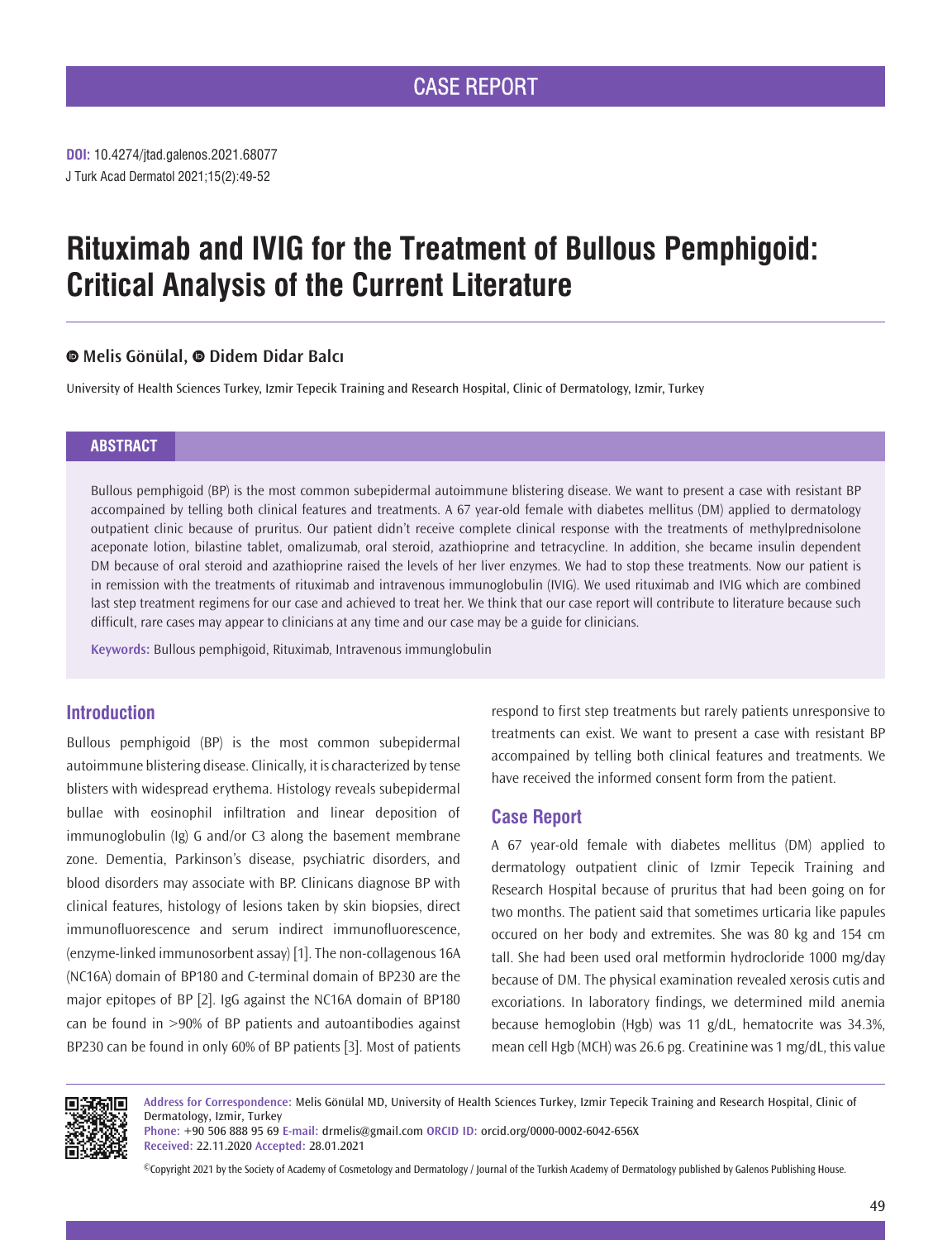was slightly above normal. All hepatitis makers were negative. Total IgE, sedimentation, vitamine B12, thyroid stimulating hormone and urine test were normal. Methylprednisolone aceponate lotion and bilastine tablet were recommended twice a day. The patient was examined again after three months and we observed urticaria like papules-plaques on her body. Omalizumab treatment was beginned to patient 300 mg once a month and antihistamine medication was continued. Mometasone furoate cream prescribed instead of methylprednisolone aceponate lotion. After one month, cyclosporine was beginned to patient 200 mg a day because pruritus continued severe, but the values of urea, creatinine, total cholesterol, low density lipoprotein, triglyceride, blood potassium increased to 52.8 mg/dL, 1.12 mg/dL, 283 mg/dL, 166 mg/dL, 171 mg/dL, 5.45 mmol/L respectively and value of magnesium decreased to 1.5 mg/ dL Therefore cyclosporine treatment was stopped. Omalizumab treatment at 300 mg a month continued for three months after that due to unresponsiveness omalizumab injections were started at 300 mg every two weeks and clinical response was received. But then pruritus of the patient relapsed, totally after 11 doses, omalizumab was stopped. On physical examination, we noticed small vesicules on her body and took a biopsy from the patient (Figure 1). The result of the biopsy was determined as BP. In the biopsy report, linear accumulation of C3 and intermittent accumulation of IgG was determined at dermoepidermal junction. Accumulation of IgM, C1q, IgA and fibrinogen wasn't observed. The patient was referred to the internal medicine outpatient clinic to exclude malignancy. As a result of examinations, no malignancy was detected in the case. As medication, oral methylprednisolone at a dose of 48 mg/ day, azathioprine at a dose of 150 mg/day, levocetirizine at a dose of 10 mg/day and topical steroid cream were begun for her, but



methylprednisolone was stopped after 15 days because the patient developed insulin dependent DM, accordingly azathioprine was stopped because of high liver enzyme levels. Tetracycline tablet 500 mg dialy was started but after one month the patient complained of severe nausea and we had to stop tetracycline treatment, too. Extensive vesicles and bullaes became on her body (Figure 2). We didn't think BP due to drugs, because when metformin had been stopped and switched to insulin, BP of the case continued. Intravenous Ig (IVIG) treatment was started for the patient whose laboratory findings were normal except Hgb level of 10.6 gr/dL. After 6 doses of IVIG, the patient healed completely, there were no pruritus and no skin findings but after two months pruritus, vesicles and bullaes came back. Rituximab at a dose of 500 mg was given to the patient two weeks apart but clinical response wasn't received. Tetracycline tablet 500 mg daily and nicotinamide ampul 12 mg weekly were started in addition to the current treatment of the patient and nausea didn't occured. Now our patient is in the second month of tetracycline and nicotinamide treatment and she is in remission (Figure 3). Accordingly she took 10 doses of IVIG but



**Figure 2.** Excoriations, erosions, crusts

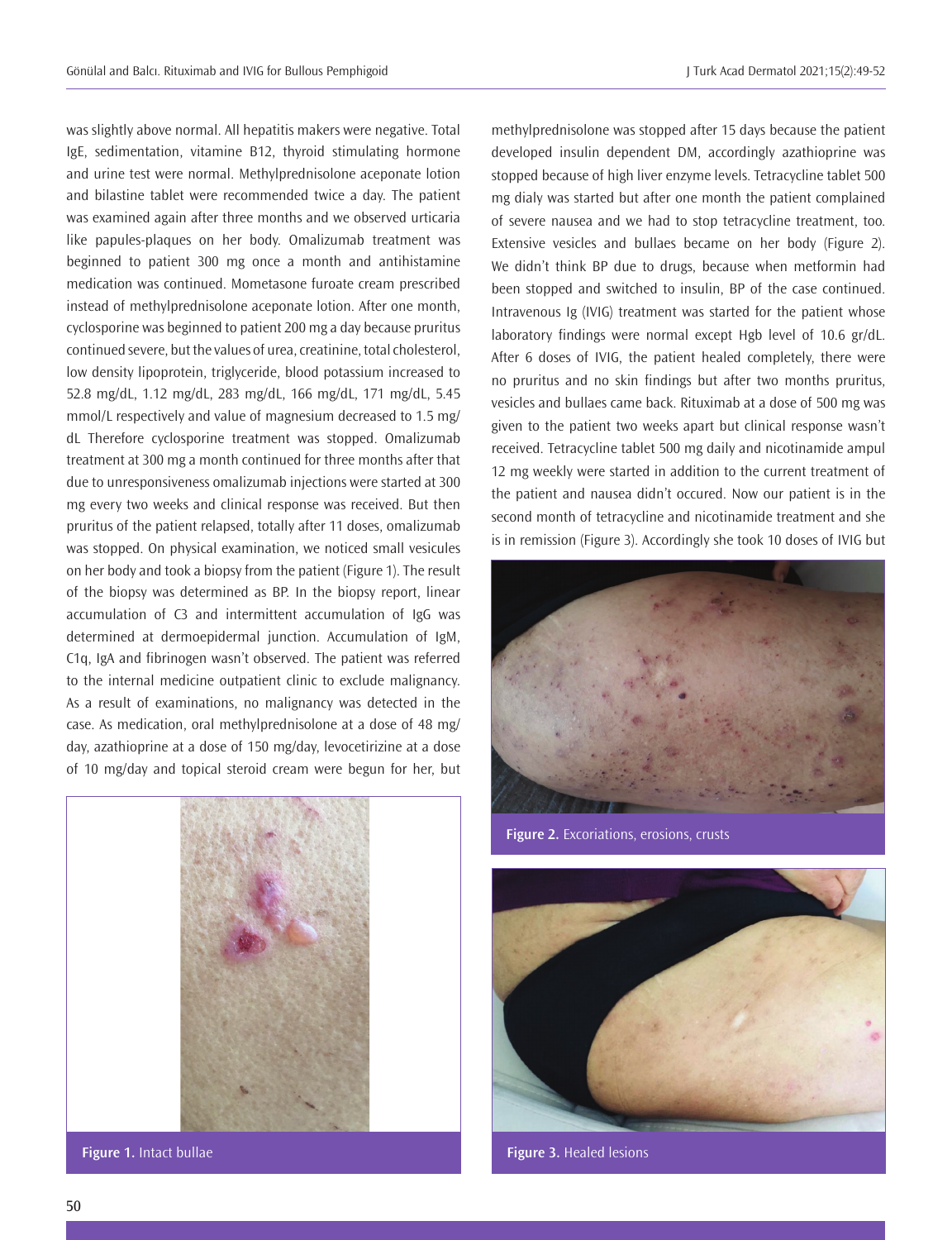because of Coronavirus disease-19 pandemic we couldn't continue IVIG treatment. We learned in our phone call that she was well and there was minimal pruritus. We continue now for her the treatments of tetracycline and nicotinamide.

### **Discussion**

There are different treatment models for BP. According to BP diagnostic treatment guide, there are oral corticosteroids on first step for generalise form of disease. Azathioprine, mycophenolate mofetil, tetracycline and nicotinamide, methotrexate, chlorambucil take part on second step of treatment. For resistant cases, rituximab, omalizumab, IVIG, immunoadsorption, plasma exchange, cyclophosphamide are recommended on third step as alternative treatment or initial treatment [4].

Initially, our patient had complaints like urticaria and over time on physical examinations we saw urticaria like papules and plaques on her body. Therefore we recommended oral antihistamines and omalizumab treatment to our patient. Omalizumab took part in the treatment of BP and elevated IgE levels and/or eosinophilia are the important factors to recommend this antibody in BP. When we evaluate the mechanism of IgE in BP, IgE connect the free ectodomain of collagen XVII, which include the NC16A domain, to IgE autoantibodies bound to FceRI expressed on mast cells and eosinophils. This binding stimulate degranulation and started an inflammatory process. In addition, IgE binds to the ectodomain NC16A located in the basal aspect of basal keratinocytes. Omalizumab obstructs the binding of IgE to these receptors [5,6]. Maybe omalizumab could be effective and vesicles,bullaes couldn't appear in time. If it was like this, we could follow her as an urticaria patient and couldn't diagnose BP.

In time, because we observed vesicles on examination, we took biopsy and could diagnose BP. We applied the first step treatment for our patient but then stopped oral corticosteroid because she developed insulin resistant DM. When the patient didn't response to second step of treatment, we switched to tertiary care.

IVIG is an other alternative, safe and effective treatment model for BP. IVIG consists mainly of IgG1 and IgG2. Numerous mechanisms have been reported to explain the immunomodulatory effects of IVIG. To summarize, these proposed modes of action include saturation of the IgG protective neonatal FcR receptor (FcRn), neutralization of autoantibodies by anti-idiotypic antibodies, neutralization of cytokines or modulation of cytokine production, attenuation of complement-mediated tissue damage, modulation of functions of Fc receptors, and modulation of effector functions of T, B, and dendritic cells [7]. In literature, there are patients healed with IVIG but sometimes patients can be resistant to IVIG treatment as in our patient.

Rituximab is a chimeric anti-CD20 monoclonal antibody and an alternative treatment for recalcitrant BP. In Polansky et al.'s [8] study 15 of 20 patients with BP treated with rituximab (75%) achieved durable remission, with 5 patients requiring adjuvant therapy, 7 receiving minimal therapies, and 3 no longer taking any medications. Additionally, 9 patients were no longer taking prednisone at their last visit, suggesting a steroid-sparing benefit to rituximab therapy. Our case was resistant to rituximab.

Dupilumab, targeting interleukin-4 receptor alpha (IL4R $\alpha$ ), is a novel treatment for refractory BP. In recent reports, dupilumab has been successfully used off-label to treat a variety of pruritic disorders, including chronic spontaneous urticaria, anal and genital itch, allergic contact dermatitis, and prurigo nodularis [9]. Dupilumab isn't available in Turkey. If the disease of our case relapses, we can think to plan dupilumab for her with the approval of Turkish ministery of health.

BP can be confused with chronic idiopatic urticaria or other skin diseases like atopic dermatitis. Definitive diagnosis is made by pathology. Rarely, this disease can be refractory. There are different treatment models for resistant type of BP. We used combined last step treatment regimens for our case and achieved to treat her. We think that our case report will contribute to literature because such difficult, rare cases may appear to clinicians at any time and our case may be a guide for clinicians.

#### **Ethics**

**Informed Consent:** Consent form was filled out by all participants.

**Peer-review:** Internally peer-reviewed.

#### **Authorship Contributions**

Surgical and Medical Practices: M.G., D.D.B., Concept: M.G., D.D.B., Design: M.G., D.D.B., Data Collection or Processing: M.G., D.D.B., Analysis or Interpretation: M.G., D.D.B., Literature Search: M.G., D.D.B., Writing: M.G., D.D.B.

**Conflict of Interest:** No conflict of interest was declared by the authors.

**Financial Disclosure:** The authors declared that this study received no financial support.

#### **References**

- 1. Liu Y, Wang Y, Chen X, Jin H, Li L. Factors associated with the activity and severity of bullous pemphigoid: a review. Ann Med 2020;52:55-62.
- 2. Bağcı IS, Horváth ON, Ruzicka T, Sárdy M. Bullous pemphigoid. Autoimmun Rev 2017;16:445-455.
- 3. Zhao CY, Murrell DF. Outcome measures for autoimmune blistering diseases. J Dermatol 2015;42:31-36.
- 4. Feliciani C, Joly P, Jonkman MF, Zambruno G, Zillikens D, Ioannides D, Kowalewski C, Jedlickova H, Kárpáti S, Marinovic B, Mimouni D, Uzun S, Yayli S, Hertl M, Borradori L. Management of bullous pemphigoid: the European